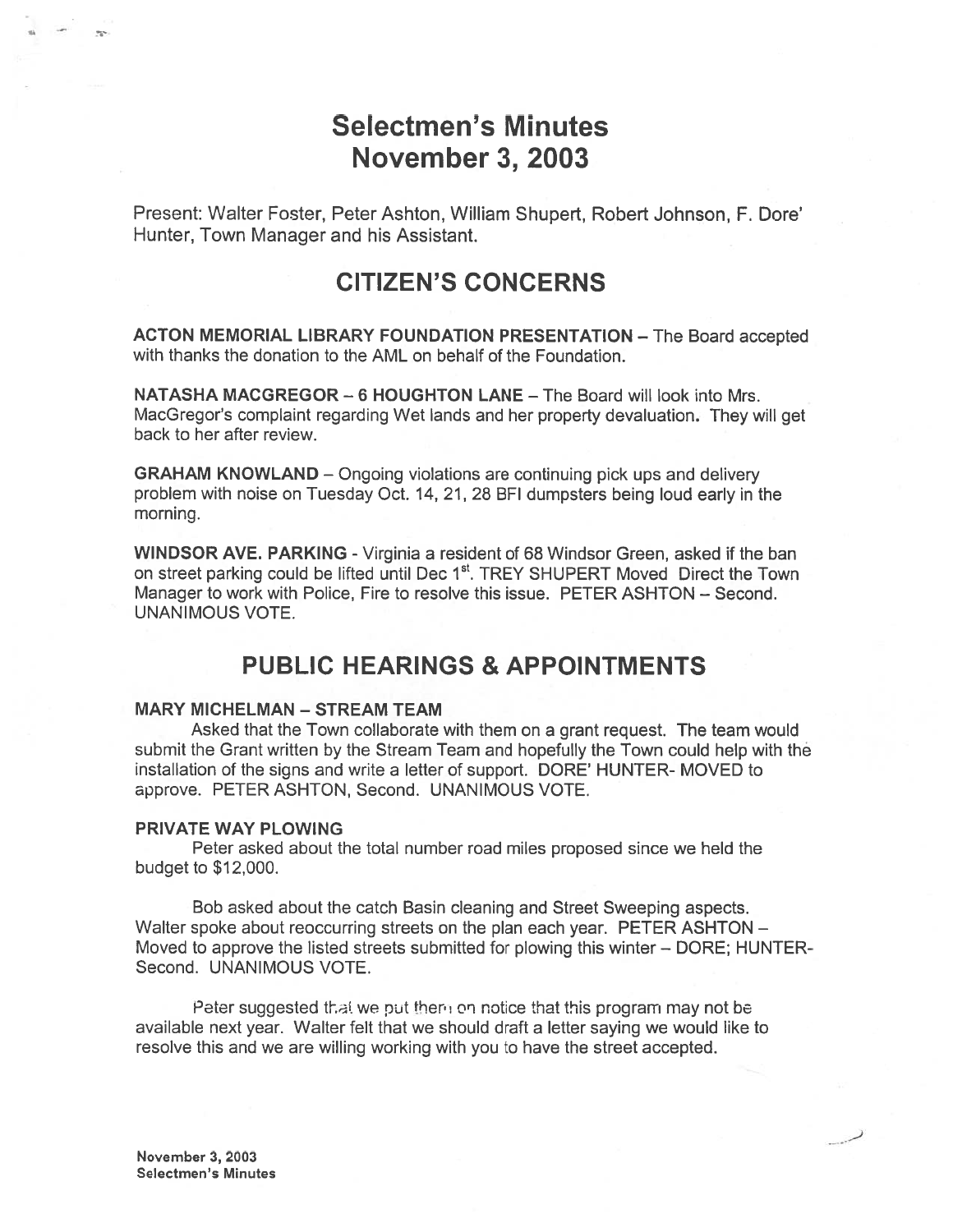#### BRIAR BROOK VILLAGE CONDO

Richard Bruce and Mr. Sand members of the Board of Managers were presen<sup>t</sup> to solicit the help of the board to resolve the street easement issue. Walter gave an overview of the issue. Mr. Bruce made <sup>a</sup> suggestion that this parce<sup>l</sup> was transferred and felt that perhaps it is not an error or done inadvertently. Walter spoke about the Town taking the land. He noted his Board will not <sup>g</sup>ive it away. Dore' asked how much, they replied they don't know. Dore' asked if they are holding the folks down stream hostage. Dore' asked again how much they wanted. He suggested that they owe this to the other people so that we can provide police and other services to those neighborhoods. Dore' felt that we needed to ge<sup>t</sup> an appraisal and move forward.

Walter asked that they make <sup>a</sup> commitment to have <sup>a</sup> meeting to discuss the transfer.

Dore' reminded them that it will cost more to involve the lawyers for non-friendly taking.

#### HISTORIC DISTRICT COMMITTEE OVERSIGHT MEETING

They are working on putting information on the Web Page. They will be looking towards signage from possible CPA grant. They have been working with the new Bylaw and they have found it helpful.

They asked that Brian Bendig be interviewed to full member.

Dore asked Ann about the interaction with Town Clerk.

Peter asked about the revised bylaw and the rules and regulations, and they are in tune with the bylaw.

Anne said they wanted to stay involved with the School Street parking lot as it progresses.

#### HISTORICAL COMMISSION OVERSIGHT MEETING

Peter Grover and Bill Klauer met with the Board. Peter Grover noted that they are completely staffed he has been the chair for two year. They want presence on the Web He asked about getting <sup>a</sup> senior worker to scan documents.

#### DANIELA'S TACORITO LIQUOR LICENSE VIOLATION-

Tracy Boyd, the Manager was presen<sup>t</sup> to <sup>g</sup>ive an overview of the events of that night. Two customers came in and were loud, they asked them to leave they would not. They were served two drinks before the altercation began. She had her best bartender on and she said they did not seem intoxicated when they came in. The Police were called and the man was arrested. It continued after the police left because the woman would not leave.

Dore' asked why the people on duty that night were not here tonight. He said that it was correct to call the police and not to ever hesitate to do so.

They said if it happens again we need to see the owner and staff. If they have any other violation we will be stricter in punishment. No punitive action was taken.

November 3, 2003 Selectmen's Minutes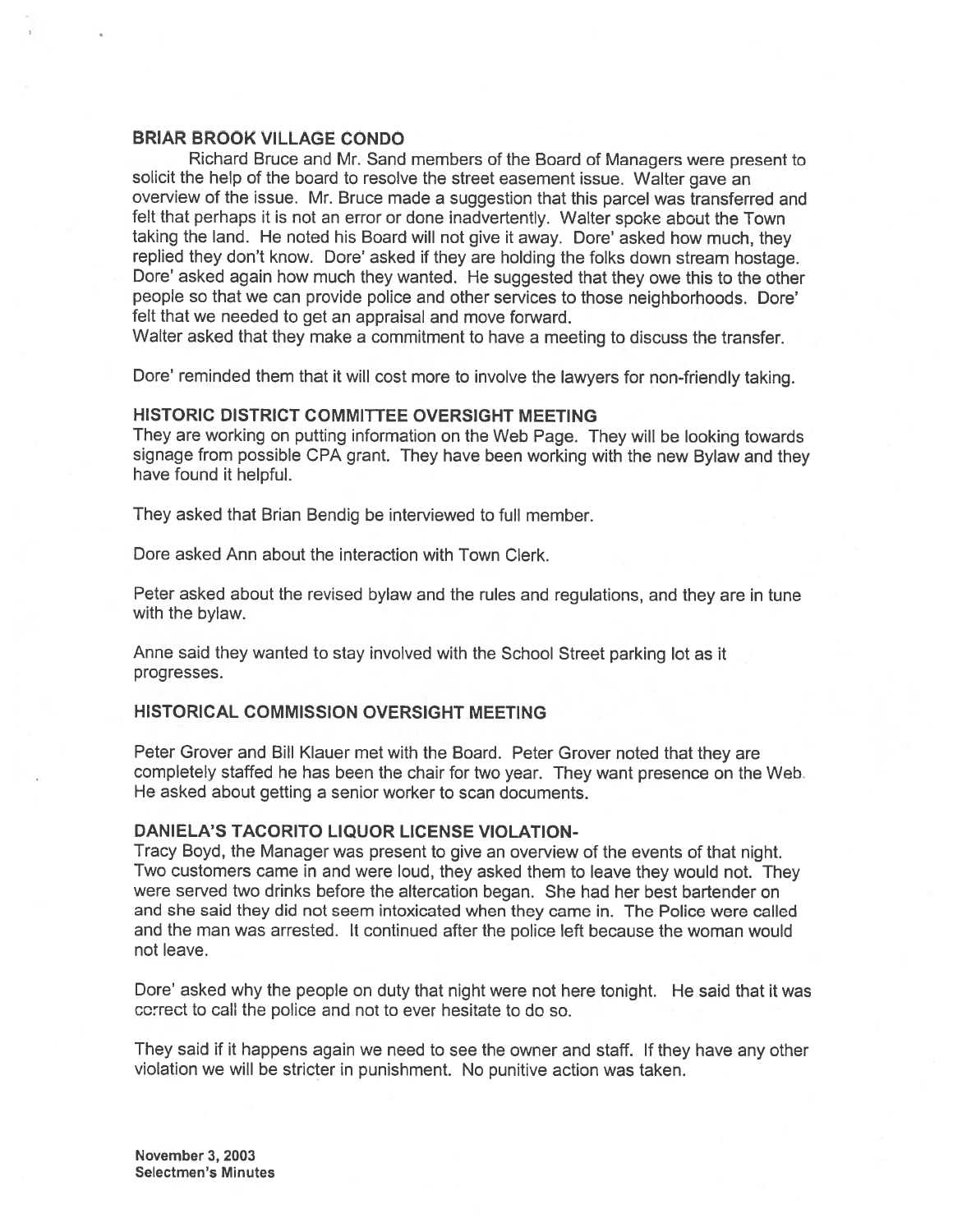# SELECTMEN'S BUSINESS

DISCUSSION OF POSSIBLE CPA PROJECTS  $-$  Nov. 14<sup>th</sup> is the deadline for filing. Walter outlined the list and money to be expended on projects for CPA. Walter wanted to discuss the list and sampling of what is requested. He noted Open Space and Recreational and Historical items. Morrison Property and concep<sup>t</sup> of the Master Plan and Phase I parking and fields were noted.

Dore' said the Davis Monument needs to funded and is <sup>a</sup> relatively small amount of money. The Morrison property is attractive but noted that several people are pulling in different directions. We need to have <sup>a</sup> diversity of activities on that site.

Peter noted that he did not think all items on the list that would qualify for funding. It was agreed that the Cemetery Building would not. He said we need to ge<sup>t</sup> working on the Morrison Property, there many uses that can take <sup>p</sup>lace on that land and go forward with more <sup>p</sup>lanning so we could ge<sup>t</sup> to work with appropriate funds. ARRT may not be able to be addressed in the budget and feels that we need it in the <sup>p</sup>ipeline in the budget as well as CPA.

Trey spoke in favor of the Library submittal, Isaac Davis Monument repair that he could support. He did not want to endorse the helipad.

Bob felt that AART was very important to fund. He felt that the Morrison Property should move ahead with the <sup>p</sup>lan. He supported the Monument repairs.

WALTER FOSTER - Move that we suppor<sup>t</sup> <sup>a</sup> Master Plan for the Morrison Property as well as the building of parking and one field. Further, that we work with teams to ge<sup>t</sup> additional funds. DORE' HUNTER — Second. UNANIMOUS

DORE' HUNTER Moved that the Davis Monument repairs be included. PETER ASHTON — Second. UNANIMOUS VOTE.

Trey directed the Manager to work with staff and to bring these back semi annually and they could be ready to go.

TREY SHUPERT — Moved to include ARRT, in the full amount, to the CPC for consideration. DORE' HUNTER — Second UNANIMOUS VOTE.

TREY SHUPERT — Moved that we make <sup>a</sup> reques<sup>t</sup> for full funding of \$248,000 to be paid over <sup>a</sup> two year period. PETER ASHTON — Second. UNANIMOUS VOTE

520 MAIN STREET- Walter reviewed Peter's talking notes. Peter noted the financial model says they looked at a smaller number of units however he could not access any thing below 15. He said that it is <sup>a</sup> very sensitive model. It is noted that Peter is an economist

Walter thought we need to provide Peter's review to the ZBA.

November 3, 2003 Selectmen's Minutes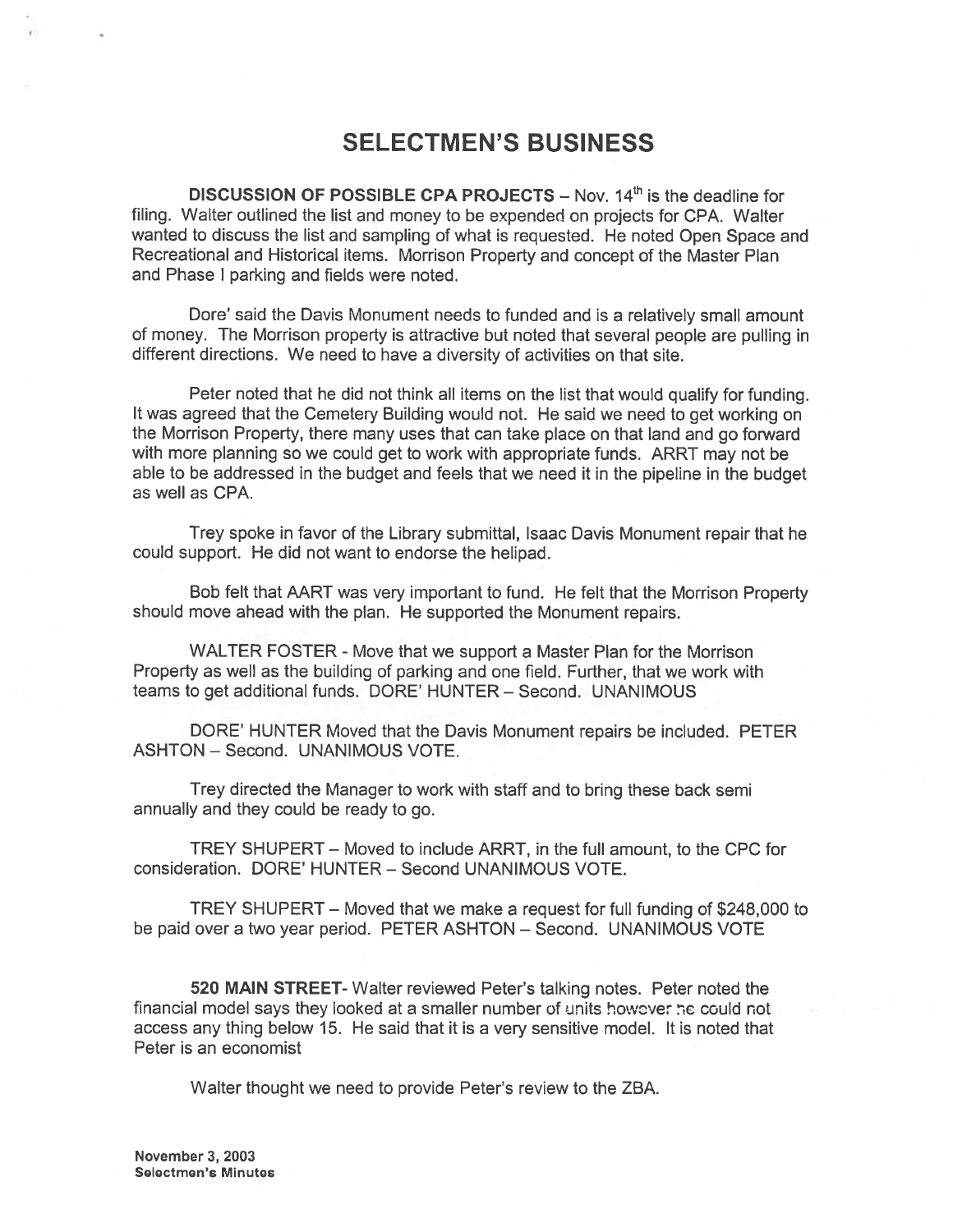EAST ACTON PLANNING COMMITTEE — Walter noted this is <sup>a</sup> follow up to the disclosures and completes the cycle. We appreciate the volunteers who serve on advisory or non advisory positions and will send the letter upon recommendation of this Board. Bob was concerned about the first paragraph. Peter felt it needed to stay the way it was. It was noted that we draft <sup>a</sup> letter to the Committee and Walter will work with Don to craft that letter. Dore' felt it was a problem and suggested we send a letter from the Chairman and he might want to <sup>p</sup>ick up the <sup>p</sup>hone to discuss this. DORE' HUNTER — Moved to adopt the draft letter and have the Chairman sign. PETER ASHTON Second. UNANIMOUS VOTE

EAGLE SCOUT JAMES KINICKI — Trey Shupert was assigned

EAGLE SCOUT FINLEY - Peter Ashton was assigned

#### OTHER BUSINESS

Peter spoke about <sup>a</sup> letter from IGR regarding Bonding.

Peter noted the Northwest weekly article regarding the crime stats going down 90%

Dore' reported on the MBTA fair increase meeting.

Walter discussed the request to increase parking for Acton Residents

Walter reported on the Minuteman funding formula.

## CONSENT AGENDA

PETER ASHTON — Moved to Approve. DORE' HUNTER — Second. UNANIMOUS VOTE.

## TOWN MANAGER'S REPORT

## EXECUTIVE SESSION

Christine Jolyce bill and the contract of the contract of the contract of the contract of the contract of the contract of the contract of the contract of the contract of the contract of the contract of the contract of the Recording Clerk

Date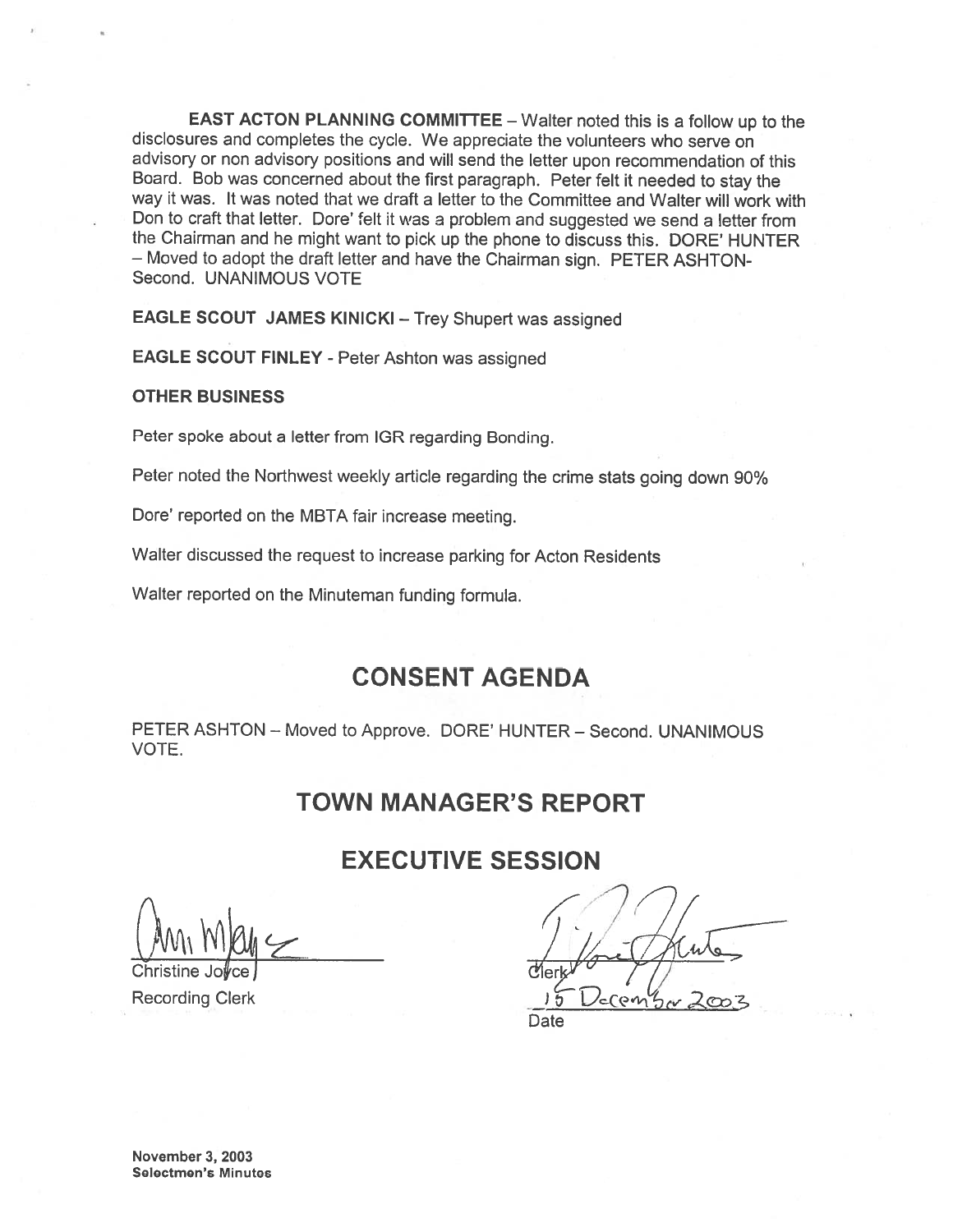TO: Board of Selectmen, Sewer Commissioners

FROM: Walter Foster, Chairman

SUBJECT: Selectmen and Sewer Commissioners Report

# November 3, 2003 MEETING BEGINS AT 7:00 P.M.

### I. CITIZEN'S CONCERNS

- 7:00 Acton Memorial Library Foundation Presentation
- II SEWER COMMISSIONERS' BUSINESS

#### III. PUBLIC HEARINGS & APPOINTMENTS

- 1. 7:05 MARY MICHAELMAN Stream Team Proposal
- 2. 7:10 PRIVATE WAY PLOWING
- 3. 7:25 BRIARBROOK VILLAGE CONDO RE: DAVIS ROAD
- 4. 7:45 HISTORIC DISTRICT COMMISION OVERSIGHT MEETING
- 5. 8:00 HISTORICAL COMMISSION OVERSIGHT MEETING
- 6. 8:15 SITE PLAN SPECIAL PERMIT, 107-115 GREAT ROAD, 09/03103/-393, WETHERBEE PLAZA EXTENSION
- 7. 8:45 DANIELAS TACORITO, LIQOUR LICENSE VIOLATION Enclosed please find materials from Chief Widmayer in the subject regard for Board consideration.
- IV. SELECTMEN'S BUSINESS
- 8. EAGLE SCOUT COURT OF HONOR, JAMES KINICKI for Board assignment
- 9. EAGLE SCOUT COURT OF HONOR, ANDREW C. FINLEY for Board assignment.
- 10. OTHER BUSINESS

### V CONSENT AGENDA

11. ACCEPT MINUTES — Enclosed please find Selectmen's Minutes of September 2, 2003, September 8, 2003, September 16, 2003 and September 22, 2003 for Board acceptance.

12. ACCEPT GIFT - Enclosed please find a request for acceptance of Greens from Dean Charter for use by the Acton Garden Club to decorate flower boxes located on public property around Town.